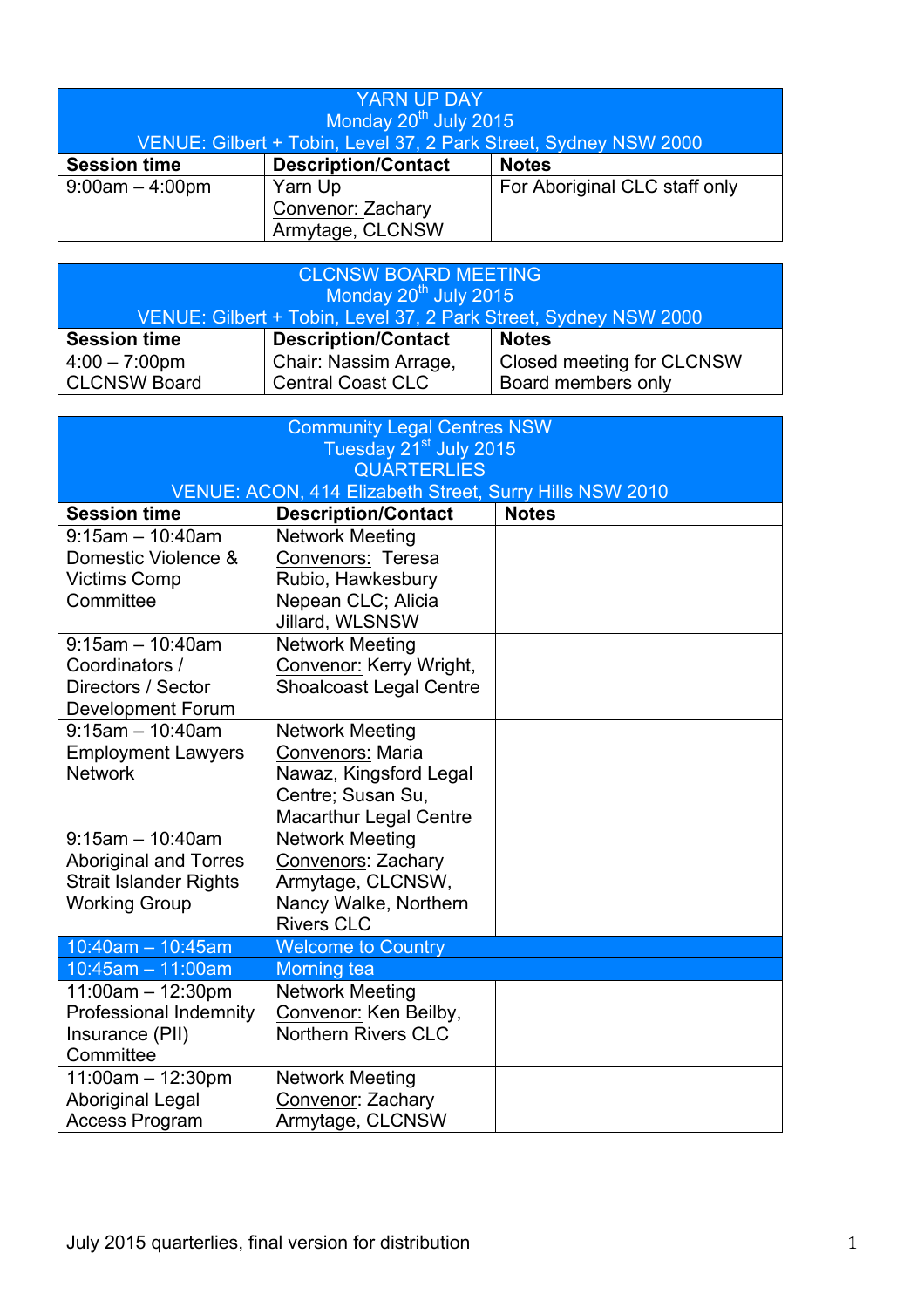| $11:00am - 12:30pm$<br><b>Training</b>                                                                           | Vicarious trauma in the<br>workplace<br><b>Prue Gregory</b><br>knowmore                                                                | Many CLCs support clients who<br>have experienced trauma. This<br>session will look at ways CLC<br>staff, including managers, can<br>support themselves and others<br>in the workplace when dealing<br>with trauma issues.                                                                                                                                                                                                                                                                                   |
|------------------------------------------------------------------------------------------------------------------|----------------------------------------------------------------------------------------------------------------------------------------|--------------------------------------------------------------------------------------------------------------------------------------------------------------------------------------------------------------------------------------------------------------------------------------------------------------------------------------------------------------------------------------------------------------------------------------------------------------------------------------------------------------|
| 12:30pm - 1:15pm                                                                                                 | Lunch                                                                                                                                  |                                                                                                                                                                                                                                                                                                                                                                                                                                                                                                              |
| $1.15$ pm $- 2.30$ pm<br><b>Information</b>                                                                      | <b>Overview of the National</b><br><b>Partnership Agreement</b><br><b>Nassim Arrage and</b><br><b>Alastair McEwin</b><br><b>CLCNSW</b> | <b>The National Partnership</b><br>Agreement (NPA), effective 1<br>July 2015, is a new agreement<br>between the Commonwealth<br>and State/Territories for the<br>funding and delivery of legal<br>assistance services. This<br>session will provide an overview<br>of the requirements contained in<br>the NPA for CLC service<br>delivery.<br>Note: this session will be<br>followed by a session at 3.30pm<br>on Wednesday, which will<br>discuss the practical impact on<br>CLCs of the NPA requirements. |
| $2:30$ pm $- 2:45$ pm                                                                                            | Afternoon tea                                                                                                                          |                                                                                                                                                                                                                                                                                                                                                                                                                                                                                                              |
| $2:45$ pm $-4:00$ pm<br><b>Regional Rural</b><br><b>Remote Issues</b><br>Committee (RRR)<br>$2:45$ pm $-4:00$ pm | <b>Network Meeting</b><br>Convenor: Helen Pigram,<br>Western NSW CLC; Tina<br>Napier, EECLC<br><b>Network Meeting</b>                  | For Aboriginal CLC staff only                                                                                                                                                                                                                                                                                                                                                                                                                                                                                |
| <b>Aboriginal Advisory</b><br>Group                                                                              | Convenor: Shannon<br>Williams, WLSNSW                                                                                                  |                                                                                                                                                                                                                                                                                                                                                                                                                                                                                                              |
| $2:45 - 4:00$ pm<br><b>Training</b>                                                                              | How to Prepare and Run<br>a Defended Criminal<br><b>Hearing in the Local</b><br>Court<br><b>Kim Richardson</b><br><b>Hunter CLC</b>    | Attendees will learn how to<br>prepare for a defended criminal<br>hearing in the Local Court.<br>Areas covered will include:<br>taking instructions from your<br>client, entering the plea,<br>preparing for cross-examination<br>and making effective final<br>submissions. Attendees will be<br>provided with a client's written<br>instructions and a 'brief of<br>evidence'. The presentation will<br>also cover the new Domestic<br>Violence Evidence in Chief<br>provisions.                           |
| $4:00 \text{pm} - 5:00 \text{pm}$<br><b>NACLC Animal Law</b><br><b>Network</b>                                   | (NACLC) Network<br>Meeting<br>Convenor: Shelley<br>Landmark, Animal                                                                    |                                                                                                                                                                                                                                                                                                                                                                                                                                                                                                              |
|                                                                                                                  | Defenders Office                                                                                                                       |                                                                                                                                                                                                                                                                                                                                                                                                                                                                                                              |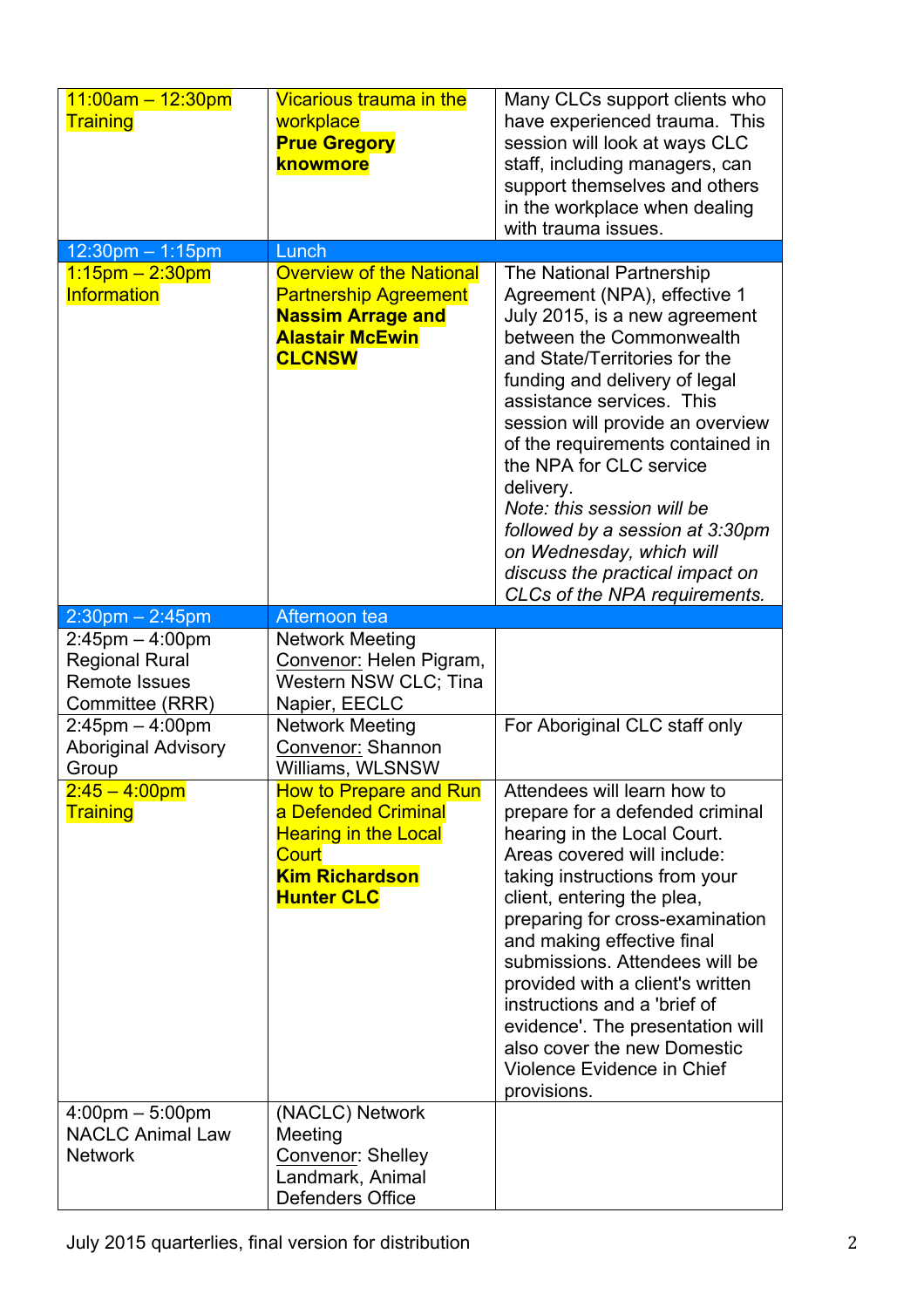| $4:00 \text{pm} - 5:00 \text{pm}$ | <b>Network Meeting</b>      |                                  |
|-----------------------------------|-----------------------------|----------------------------------|
| <b>Family Relationships</b>       | Convenor: John Rafferty,    |                                  |
| <b>Centres / Community</b>        | Macquarie LC                |                                  |
| <b>Legal Centres</b>              |                             |                                  |
| $4:00 \text{pm} - 5:00 \text{pm}$ | <b>Network Meeting</b>      |                                  |
| <b>Aboriginal Family Law</b>      | Convenors: Mary             |                                  |
| <b>Discussion Group</b>           | Gleeson, Legal Aid          |                                  |
|                                   | NSW; Zachary                |                                  |
|                                   | Armytage, CLCNSW            |                                  |
| $4:00 \text{pm} - 5:00 \text{pm}$ | <b>Network Meeting</b>      |                                  |
| Administrators/Finance            | <b>Convenors: Leanne</b>    |                                  |
| <b>Officers</b>                   | Hosking, Central Coast      |                                  |
|                                   | CLC; Julie Vitnell, Hunter  |                                  |
|                                   | <b>CLC</b>                  |                                  |
| $4:00 \text{pm} - 5:00 \text{pm}$ | <b>Strategic Casework -</b> | This session will provide        |
| <b>Training</b>                   | Know when to hold 'em;      | suggestions on how to conduct    |
|                                   | Know when to fold 'em       | law and policy reform through    |
|                                   | <b>Ken Beilby</b>           | strategic casework (including    |
|                                   | <b>Northern Rivers CLC</b>  | litigation). Successful and some |
|                                   |                             | not so successful casework       |
|                                   |                             | examples will be discussed as    |
|                                   |                             | well as how to identify test     |
|                                   |                             | cases and the resources          |
|                                   |                             | implications of this type of     |
|                                   |                             | casework on your CLC.            |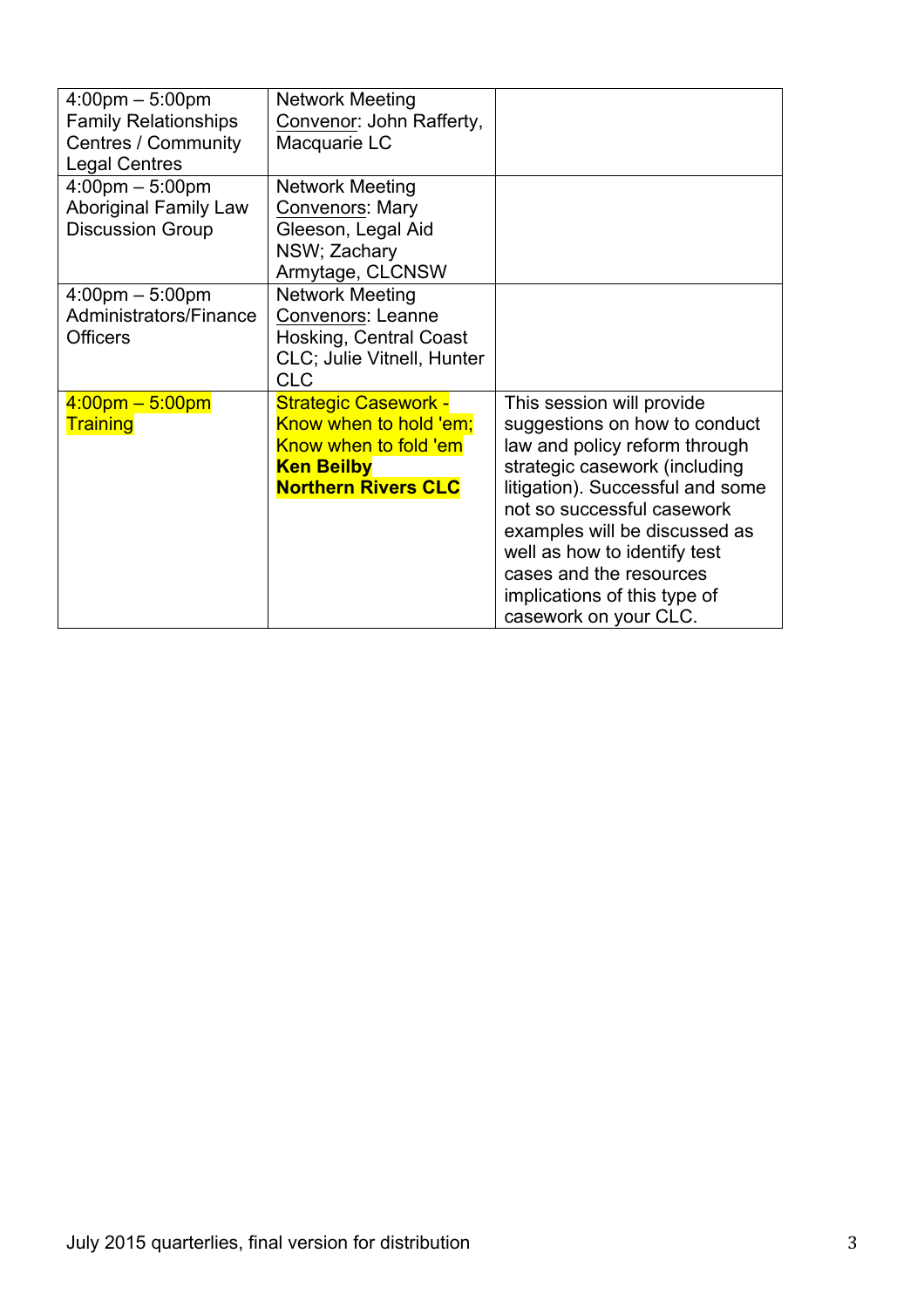| <b>Community Legal Centres NSW</b><br>Wednesday 22 <sup>nd</sup> July 2015                          |                                                                                                                                                                                           |                                                                                                                                                                                                                                                                                                                                                                                                                                                                                                   |
|-----------------------------------------------------------------------------------------------------|-------------------------------------------------------------------------------------------------------------------------------------------------------------------------------------------|---------------------------------------------------------------------------------------------------------------------------------------------------------------------------------------------------------------------------------------------------------------------------------------------------------------------------------------------------------------------------------------------------------------------------------------------------------------------------------------------------|
| <b>QUARTERLIES</b>                                                                                  |                                                                                                                                                                                           |                                                                                                                                                                                                                                                                                                                                                                                                                                                                                                   |
|                                                                                                     | VENUE: ACON, 414 Elizabeth Street, Surry Hills NSW 2010                                                                                                                                   |                                                                                                                                                                                                                                                                                                                                                                                                                                                                                                   |
| <b>Session time</b>                                                                                 | <b>Description/Contact</b>                                                                                                                                                                | <b>Notes</b>                                                                                                                                                                                                                                                                                                                                                                                                                                                                                      |
| $9:15am - 10:45am$<br><b>Community Legal</b><br><b>Education Workers</b><br>(open to all CLC staff) | <b>Network Meeting</b><br>Co-convenors: Bronwyn<br>Ambrogetti, Hunter CLC;<br>Nalika Padmasena, TARS;<br>Pat Joyce, TARS                                                                  | Guest speaker: Danny<br>Chifley, Community<br><b>Broadcasting Association of</b><br>Australia<br>Topic: how CLCs can use<br>community radio to connect<br>with the wider community.                                                                                                                                                                                                                                                                                                               |
| $9:15$ am - 10:45am<br>Care & Protection<br><b>Network</b>                                          | <b>Network Meeting</b><br>Convenor: Marissa<br>Sandler, Intellectual<br><b>Disability Rights Service</b>                                                                                  |                                                                                                                                                                                                                                                                                                                                                                                                                                                                                                   |
| $9:15$ am - 10:45am<br>Technology &<br>Communications<br>network                                    | Network meeting<br>Convenor: Julia Davis,<br><b>Financial Rights Legal</b><br>Centre                                                                                                      |                                                                                                                                                                                                                                                                                                                                                                                                                                                                                                   |
| $10:45am - 11:00am$                                                                                 | Morning tea                                                                                                                                                                               |                                                                                                                                                                                                                                                                                                                                                                                                                                                                                                   |
| $11:00am - 12:30pm$<br><b>Prisoners Rights</b><br><b>Working Group</b>                              | <b>Network Meeting</b><br>Convenors: Carolyn Jones,<br>WLSNSW; Pat<br>O'Callaghan, Western CLC                                                                                            |                                                                                                                                                                                                                                                                                                                                                                                                                                                                                                   |
| $11:00am - 12:30pm$<br><b>Training</b>                                                              | To tweet or not to tweet?<br>An introduction to social<br>media<br><b>Erin Turner</b><br><b>ACCAN</b>                                                                                     | A session to help you<br>navigate the world of social<br>media, covering the basic<br>tools, policies for online<br>organisations and<br>communication strategies to<br>reach the right audience. You<br>will learn how to create<br>simple images for social<br>media using free online<br>resources (and no<br>photoshop!). By the end of<br>this session you should be<br>able to set up social media<br>accounts, improve your<br>communications strategies<br>and create memorable<br>memes. |
| $11:00am - 12:30pm$<br><b>Training</b>                                                              | <b>Centrelink benefits – what</b><br>to do if a person is charged<br>with fraud<br><b>Carolyn Odgers</b><br><b>Welfare Rights Centre</b><br><b>Presenter from Legal Aid</b><br><b>NSW</b> | This session will look at how<br>to provide advice to people<br>receiving Centrelink benefits<br>and what happens if they are<br>charged with fraud. The<br>session will include:<br>obligations to report changes<br>of circumstances including                                                                                                                                                                                                                                                  |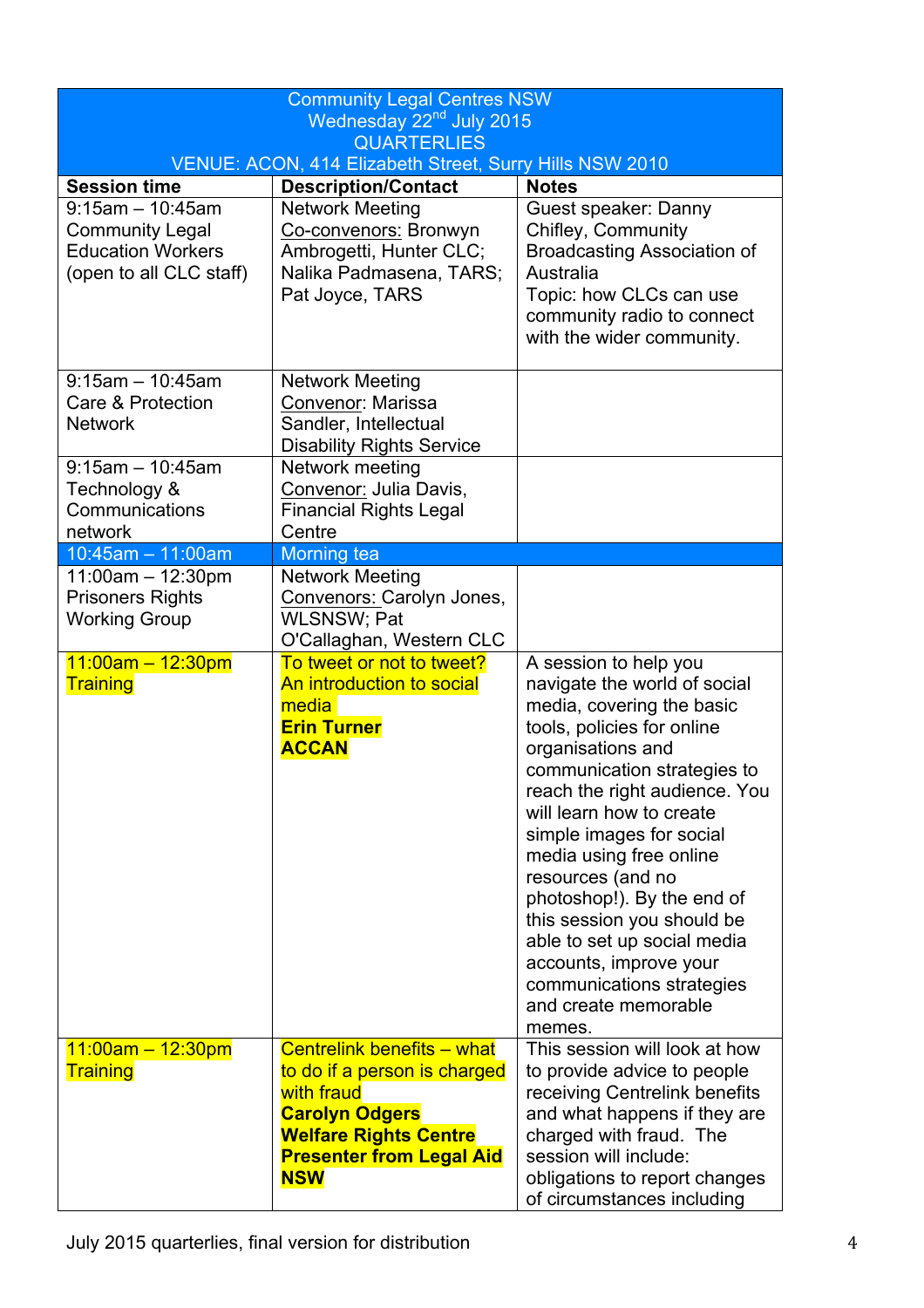|                                                             |                                                                                                                                                      | income; how income debts<br>are discovered by Centrelink;<br>questions on 'knowingly' not<br>declaring income; and the<br>prosecution process and<br>outcomes.                                                                                                                                                                                                                                                                                                                                                                                                                                                                                                                                                                                                                                                |
|-------------------------------------------------------------|------------------------------------------------------------------------------------------------------------------------------------------------------|---------------------------------------------------------------------------------------------------------------------------------------------------------------------------------------------------------------------------------------------------------------------------------------------------------------------------------------------------------------------------------------------------------------------------------------------------------------------------------------------------------------------------------------------------------------------------------------------------------------------------------------------------------------------------------------------------------------------------------------------------------------------------------------------------------------|
| 12:30 pm $-$ 1:15pm                                         | Lunch                                                                                                                                                |                                                                                                                                                                                                                                                                                                                                                                                                                                                                                                                                                                                                                                                                                                                                                                                                               |
| $1.15$ pm $- 2.30$ pm<br><b>Training / information</b>      | How to get involved in the<br>work of CLCNSW and the<br><b>CLC</b> sector<br><b>Alastair McEwin and</b><br>other staff<br><b>CLCNSW</b>              | CLCNSW provides support to<br>a range of active and vibrant<br>networks and working<br>groups. This session will look<br>at how these<br>networks/working groups<br>operate for the CLC sector<br>and explore ways you can get<br>involved in this work.                                                                                                                                                                                                                                                                                                                                                                                                                                                                                                                                                      |
| $1:15$ pm $-2:30$ pm<br>Law Reform & Policy<br>Subcommittee | <b>Network Meeting</b><br>Convenors: Martin Barker,<br>Marrickville CLC; Cass<br>Wong, Tenants Union;<br>Ruby Taylor, Hunter CLC                     | <b>Guest speaker: Gabrielle</b><br>Craig, WLSNSW<br>Topic: Nexus between<br>tenancy and social housing<br>and domestic violence.<br>Note:<br>This meeting is changed from<br>its usual time on Tuesdays.                                                                                                                                                                                                                                                                                                                                                                                                                                                                                                                                                                                                      |
| $2:30$ pm $- 2:45$ pm                                       | Afternoon tea                                                                                                                                        |                                                                                                                                                                                                                                                                                                                                                                                                                                                                                                                                                                                                                                                                                                                                                                                                               |
| <b>Sector Wide Forum</b><br>(SWF)<br>$2:45$ pm $-3:30$ pm   | The experiences of<br>establishing Settlement<br>Services International as a<br>consortium<br><b>Pino Migliorino</b><br><b>Cultural Perspectives</b> | This session will provide an<br>external perspective on<br>establishing an effective<br>funded network of community<br>services organisations. Pino<br>Migliorino was involved in the<br>establishment of Settlement<br>Services International as a<br>consortium of Migrant<br>Resource Centres. He will<br>speak with us about his<br>experiences in this.<br>Pino was Chair of Federation<br>of Ethnic Communities'<br><b>Councils of Australia for four</b><br>years to 2013 and holds a<br>number of key advisory roles,<br>including as a representative<br>on the NSW Police<br><b>Multicultural Advisory</b><br>Committee and the<br>Department of Human<br>Services Council on Strategy<br>and Innovation.<br>He is the Managing Director<br>of Cultural Perspectives, a<br>consultancy that assists |